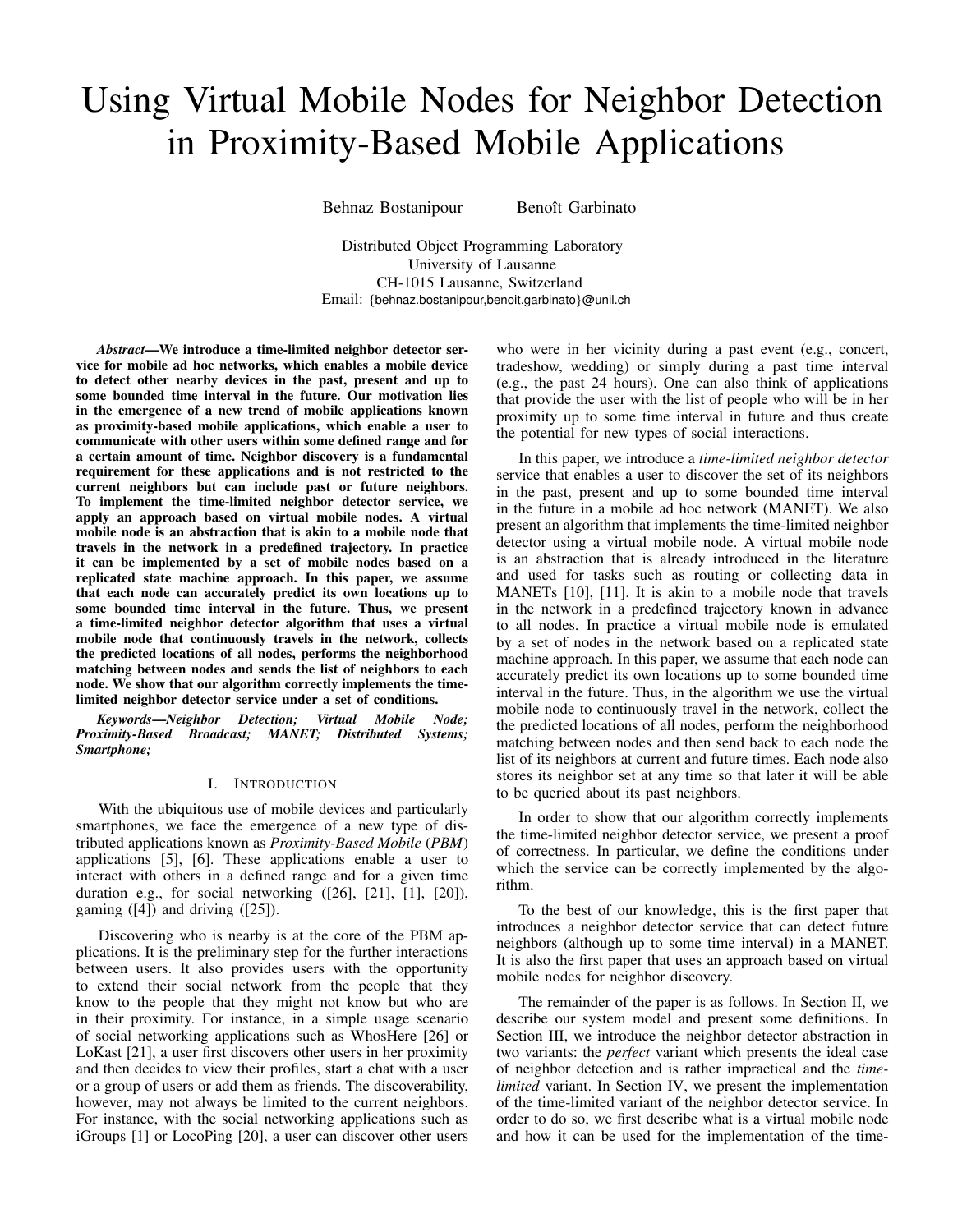limited neighbor detector. We then introduce an algorithm that implements the time-limited neighbor detector and we present a proof of correctness for the algorithm. In Section [V,](#page-6-0) we discuss the related work. Finally, in Section [VI,](#page-7-10) we discuss open problems and future work.

# II. SYSTEM MODEL AND DEFINITIONS

<span id="page-1-0"></span>We consider a mobile ad-hoc network (MANET) consisting of processes that move in a bounded region *R* of a twodimensional plane. We use the terms *process* and *node* interchangeably. Each process is assigned a unique identifier. Processes can move on any continuous path, however there exists a known upper bound on their movement speed. A process is prone to *crash-reboot* failures: it can fail and recover at any time, and when the process recovers, it returns to its initial state. Moreover, a process may join or leave the system at any time (where a leave is treated as a failure). A process is *correct* if it never fails. Since we do not consider *Byzantine* behaviors, the information security and privacy issues are beyond the scope of this paper.

We assume the existence of a discrete global clock, i.e., the range *T* of the clock's ticks is the set of non-negative integers. We also assume the existence of a known bound on the relative processing speed. Each process in the system has access to a *global positioning service*, a *timely scoped broadcast service* and a *mobility predictor* service. In the following, we first introduce some definitions that are used throughout the paper. We then present each of the above mentioned services.

#### *A. Definitions*

Let  $p_i$  be a process in the network, we introduce the definitions given hereafter in order to capture proximity-based semantics.

- location denotes a geometric point in the two dimensional plane where region *R* is situated and can be expressed as tuple (*x*, *y*).
- $loc<sub>i</sub>(t)$  denotes the location occupied by process  $p<sub>i</sub>$  at time  $t \in T$ .
- $Z_i(r, t)$  denotes all the locations inside or on the circle centered at  $loc<sub>i</sub>(t)$  with given radius *r*.
- *• r<sup>d</sup>* is called *neighbor detection radius*. It is a constant known by all processes in the network. Thus,  $Z_i(r_d, t)$ presents the *neighborhood region* of *p<sup>i</sup>* at time *t*.

## *B. Timely Scoped Broadcast Service*

This communication service allows a process to send messages to all processes located within a given radius around it. Formally, the timely scoped broadcast service exposes the following primitives:

- $BROADCAST(m, r)$ : broadcasts a message *m in*  $Z_i(r, t_b)$ , where  $p_i$  is the sender and  $t_b$  is the time when the broadcast is invoked.
- $RECEIVE(m, p<sub>i</sub>)$ : callback delivering a message *m* broadcast by process *pi*.

The service satisfies the following properties.

**Timely Delivery.** If a correct process  $p_i$  broadcasts a message *m*, there exists a bounded time duration  $\Delta_{beast}$  such that every correct process  $p_i$  delivers *m* in interval  $[t_b; t_b + \Delta_{beast}]$ , if  $loc_i(t) \in Z_i(r, t)$  for all  $t \in [t_b; t_b + \Delta_{beast}].$ 

*No Duplication.* No message is delivered more than once.

*No Creation.* If some process  $p_j$  delivers a message *m* with sender  $p_i$ , then *m* was previously broadcast by process *pi*.

For a detailed discussion regarding the implementability of this service in both the single-hop and the multi-hop cases see [\[5\]](#page-7-0).

## *C. Global Positioning Service*

This service allows each mobile process  $p_i$  to know its current location and the current time via the following functions:

- GETCURRENTTIME: returns the current global time. Formally, this implies that each process  $p_i$  has access to the global clock modeled in Section [II.](#page-1-0)
- *•* GETCURRENTLOCATION: returns the location occupied by  $p_i$  at the current global time.

In this paper, we do not provide any formal properties for this service. However, we assume that the outputs of its functions are exact. In practice, such a service would typically be implemented using NASA's GPS or ESA's Galileo spacebased satellite navigation technologies.

## *D. Mobility Predictor Service*

This service allows each mobile process  $p_i$  to predict its future locations up to some bounded time  $\Delta_{predict}$  via the following function:

*•* PREDICTLOCATIONS: returns a hash map containing the predicted locations for  $p_i$  at each time  $t$  in the interval  $[t_c; t_c + \Delta_{predict}]$  where  $t_c$  is the time when PREDICTLOCATIONS is invoked.

The service satisfies the following property.

*Strong Accuracy.* Let  $t \in [t_c; t_c + \Delta_{predict}]$  and *l* be a location, if  $p_i$  is predicted to be at *l* at time *t*, then  $loc_i(t) = l$ .

In order for the service to predict the locations of the process in the future, we assume that the mobility model applied by the processes is such that the future locations of a process can be predicted up to a certain  $\Delta_{predict}$ . For instance, if a process moves according to a mobility model with temporal dependency (such as Gauss-Markov Mobility Model or Smooth Random Mobility Model), its future locations can be predicted using its past locations [\[2\]](#page-7-11). In practice, the future location prediction can be achieved for example by taking into account the current trajectory (direction, speed,...) of the mobile device, possibly coupled with maps information.

## III. THE NEIGHBOR DETECTOR ABSTRACTION

<span id="page-1-1"></span>In this section, we introduce the *neighbor detector* abstraction in two variants. Formally, the neighbor detector service exposes the following primitive:

**PRESENT(***t*): returns  $N_i(t)$  i.e., the set of processes detected as neighbors of  $p_i$  at time *t*, where  $p_i$  is the process that invokes PRESENT.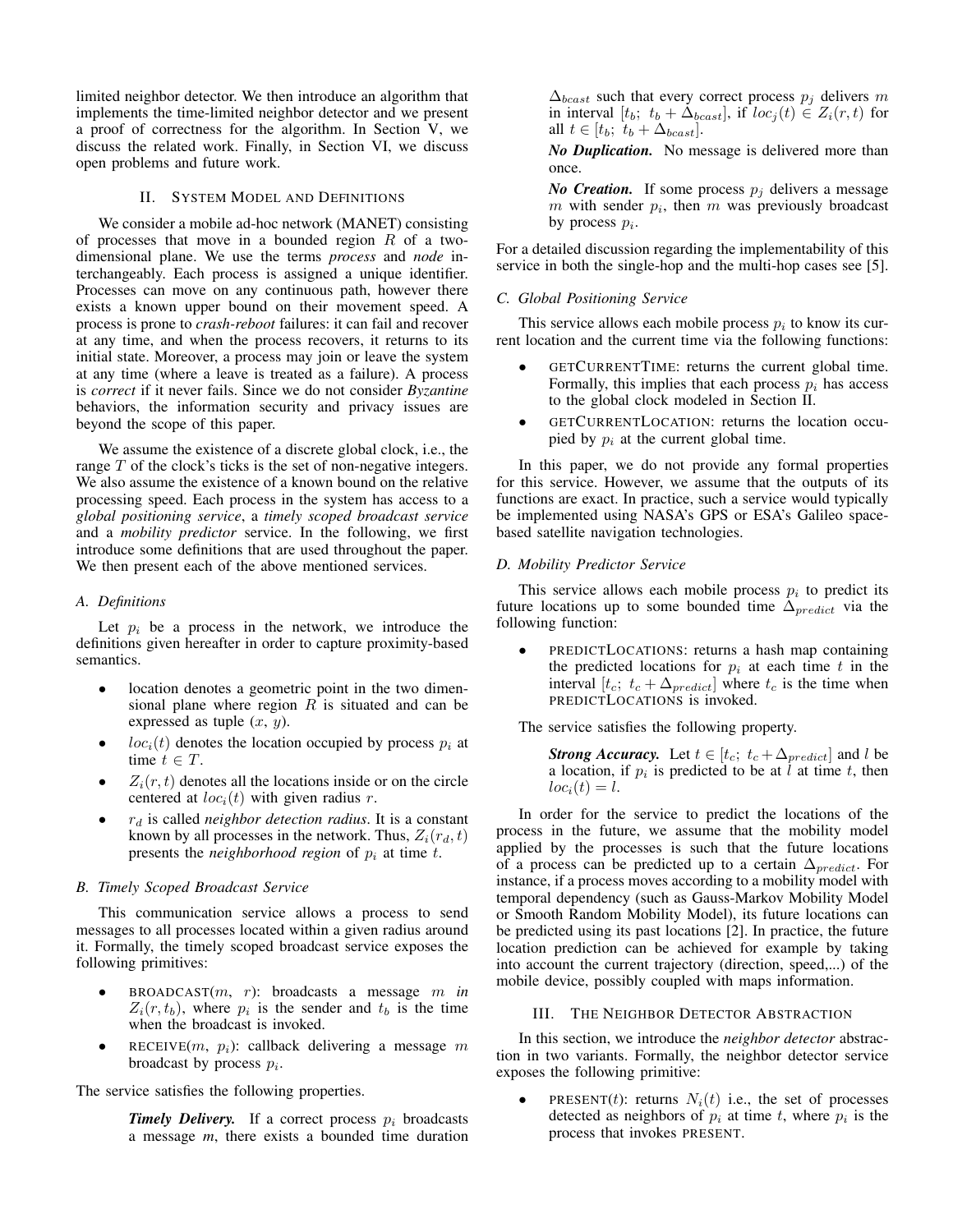## *A. Neighbor Detector Variants*

*1) Perfect Neighbor Detector:* By querying this variant of neighbor detector service, a mobile process is able to know the set of its neighbors at any time in the past, present or the future.

> *Perfect Completeness.* Let  $p_i$  and  $p_j$  be two correct processes, if  $loc_j(t) \in Z_i(r_d, t)$ , then  $p_j \in N_i(t)$ .

> *Perfect Accuracy***.** Let  $p_i$  and  $p_j$  be two correct processes, if  $p_i \in N_i(t)$ , then  $loc_i(t) \in Z_i(r_d, t)$ .

Roughly speaking, the *perfect completeness* property requires a neighbor detector to detect any node that is in the neighborhood region at any time in the past, present or future. At the same time, the *perfect accuracy* property guarantees that no false detection occurs. Since in practice implementing the *perfect completeness* property requires an infinite knowledge of nodes' locations in the future, we consider a more practical variant of the neighbor detector abstraction called *the timelimited neighbor detector*. We introduce this variant hereafter.

<span id="page-2-3"></span>*2) Time-limited Neighbor Detector:* Compared to the *perfect neighbor detector*, this variant has a different *completeness* property. However, its *accuracy* property is the same. We define its properties, below.

> **Time-limited Completeness.** Let  $p_i$  and  $p_j$  be two correct processes and  $\Delta_{future}$  be a bounded time interval such that  $\Delta_{future} > 0$ , if  $loc_j(t) \in Z_i(r_d, t)$ and  $t \leq t_c + \Delta_{future}$ , then  $p_j \in N_i(t)$ , where  $t_c$  is the time when PRESENT is invoked at *pi*.

> *Perfect Accuracy***.** Let  $p_i$  and  $p_j$  be two correct processes, if  $p_j \in N_i(t)$ , then  $loc_j(t) \in Z_i(r_d, t)$ .

Similarly to the *perfect completeness* property, the *timelimited completeness* property requires a neighbor detector to detect any node that is in the neighborhood region at any time in the past or present. However, its ability to detect future neighbors is limited by a bounded time duration  $\Delta_{future}$ . More precisely, it only detects a node that is in the neighborhood region at any time from the time when PRESENT is invoked up to  $\Delta_{future}$ . The *perfect accuracy* property also guarantees no false detection.[1](#page-2-1)

# <span id="page-2-0"></span>IV. IMPLEMENTING THE TIME-LIMITED NEIGHBOR **DETECTOR**

To implement the time-limited neighbor detector, our intuition is as follows: since each node knows its own locations up to  $\Delta_{predict}$  in the future, we can think of a moving entity that travels through the network, collects the predicted locations of all nodes, performs the neighborhood matching between nodes and then sends back to each node the list of its neighbors at current and future times. For this reason, we rely on the concept of *Virtual Mobile Node* (VMN) introduced in [\[10\]](#page-7-8).

In what follows we first describe what is a VMN and we add a VMN to the system model. We then introduce an algorithm that implements the time-limited neighbor detector in the new system model. Finally, we discuss the correctness of the algorithm.

## <span id="page-2-2"></span>*A. Virtual Mobile Node (VMN)*

A VMN is an abstraction that is akin to a mobile node that travels in the network in a predefined trajectory. It is first introduced in [\[10\]](#page-7-8). One of the main motivations behind the design of a VMN abstraction is that if the motion of a mobile node could be predefined and known to all nodes in the network, the task of designing various algorithms for mobile ad hoc networks would be significantly simplified. Therefore, a VMN is designed such that it can execute any distributed algorithm that a node can execute, however, its movement can be predefined and be known in advance to all nodes in the network.

In [\[10\]](#page-7-8) an algorithm called *Mobile Point Emulator* (*MPE*) is introduced which implements the VMN abstraction in a system model equivalent to the system model defined in this paper. Its approach to implement the VMN is based on a replicated state machine technique similar to the one originally presented in [\[19\]](#page-7-12). The algorithm defines a *mobile point* to be a circular region of a radius *rmp*, that moves according to the predefined path of the VMN, i.e., at time *t* the center of the mobile point coincides with the preplanned location of the VMN at time *t*. The MPE replicates the state of the VMN at every node within the mobile point's region, modifying the set of replicas as the nodes move in and out of the mobile point's region. MPE uses a total-order broadcast service to ensure that the replicas are updated consistently. The total order broadcast service is built using a synchronous local broadcast service (equivalent to our timely scoped broadcast) and the synchronized clocks (obtained by using a service equivalent to our global positioning service).

Similarly to a node, the VMN can communicate with other nodes using the timely scoped broadcast service (or its equivalents). Moreover, the VMN is prone to *crash-reboot* failures. It can crash if and only if its trajectory takes it into a region unpopulated by any nodes (i.e., where there are no nodes to act as replicas), however, it recovers to its initial state as soon as it renters a dense area. A VMN is *correct* if it never fails.

#### *B. Adding a VMN to the System Model*

In this section, we add a VMN to the system model defined in Section [II.](#page-1-0) The movement trajectory of this VMN is such that it can be used by our algorithm for the implementation of the time-limited neighbor detector. Note that we do not provide an implementation for the VMN, however, we assume that it can be implemented by the MPE algorithm sketched in Section [IV-A.](#page-2-2)

The VMN communicates with the nodes in the network using the timely scoped broadcast service where the broadcast radius equals to a constant *rVMN* known to all nodes. This constant is, in fact, defined by the VMN implementation (see [\[10\]](#page-7-8)).

The movement of the VMN is defined by a predetermined trajectory function  $loc_{VMN}$  which maps every  $t$  in  $T$  to a location in region *R*. This function is known to all nodes in the network. According to *locVMN*, the VMN continuously scans the region *R*. The scans are arranged in the form of outwardreturns. More precisely, let  $l_A$ ,  $l_B$  be two distinct locations in *R*, then an outward scan starts at  $l_A$  and ends at  $l_B$  and a return scan starts at *l<sup>B</sup>* and ends at *l<sup>A</sup>* (see Fig. [1\)](#page-3-0). Outward and

<span id="page-2-1"></span><sup>&</sup>lt;sup>1</sup> For simplicity's sake, we do not assume a time bound on the availability of the past neighborhood information at this point.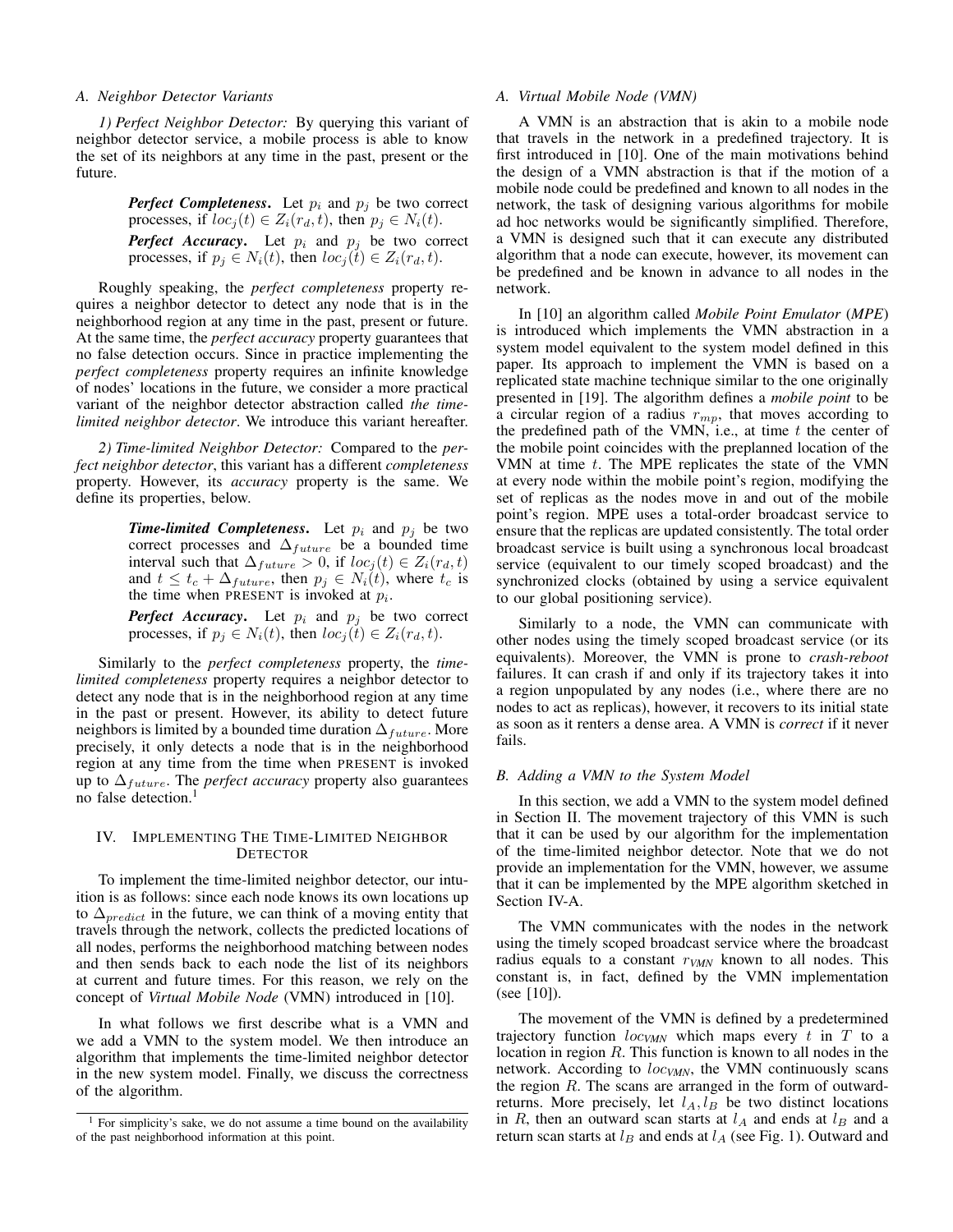<span id="page-3-0"></span>

Fig. 1: VMN scans the region *R*

return scans alternate and the VMN uses exactly the same path in the outward and the return scans. The amount of time that the VMN spends in the outward scan is equal to the amount of time that it spends in the return scan. This time duration is denoted by  $\Delta_{scan}$ .

In order for a scan to cover the entire region (and thus be useful for our time-limited neighbor detector algorithm), the trajectory function of the VMN ensures the following property.

> *Scan Completeness.* Let *s* be a scan (outward or return) and let *tstart* be the time when *s* is started, then the path traversed by the VMN during *s* is such that  $\forall location \in R, \exists t \in [t_{start}; t_{start} + \Delta_{scan}[ such$ that  $distance(loc_{VMN}(t), location) \leq r_{VMN}$ .

## *C. A Time-limited Neighbor Detector Algorithm*

The basic idea behind the algorithm is as follows: time is divided into rounds of duration  $\Delta_{scan}$ . At each round k, the VMN scans the entire network, collects the predicted locations maps of all nodes, and also sends to each node the neighbors map of that node. The neighbors map is, in fact, generated by the VMN based on the predicted locations maps that are collected at round  $k - 1$ . Note, however, that in the first round the VMN only collects the predicted locations maps and does not send any neighbors maps to the nodes.

The algorithm includes two parts: (1) a part that is executed on each physical node  $p_i$  in the network (Algorithm [1\)](#page-0-0); (2) a part that is executed on the VMN (Algorithm [2\)](#page-0-0). In the following, we discuss the algorithm in more detail.

Since the trajectory function of the VMN is globally known, each node  $p_i$  knows the value of  $\Delta_{scan}$  and can determine when a new round begins (line [7\)](#page-4-0). It can also calculate its distance to the VMN at any time. Thus, at each round  $p_i$  waits until its distance to the VMN becomes less than or equal to *rVMN*. Then, if it has not already sent a message to the VMN in that round, it creates a message *msg* to send to the VMN (lines [9-](#page-4-1)[11\)](#page-4-2). This message encapsulates some parameters. Among these parameters the hash map *locs* (also referred as the predicted locations map) is used to store the output of PREDICTLOCATIONS primitive of the mobility predictor service (line [12\)](#page-4-3). The parameters *tstart* and *tend* of *msg* store, respectively, the beginning and the end of the time interval for which the locations are predicted (lines  $13-14$ ).<sup>[2](#page-3-1)</sup> In what follows, for simplicity's sake, we refer to the time interval  $|msg.t_{start}; mg.t_{end}|$  as the *epoch of msg* or  $E_{msg}$ . Once all parameters of *msg* are assigned their values, *msg* is broadcast within the radius *rVMN*, so it can be received by the VMN (line [16\)](#page-4-6).

When the VMN receives *msg* sent by *pi*, it adds *msg* to the *currentRoundCollectedMsgs* set (lines [31](#page-4-7)[-32\)](#page-4-8). If the VMN is not in the first round and if it has collected a message from *p<sup>i</sup>* in the previous round, then it creates a message *VMNmsg* to reply to *p<sup>i</sup>* (lines [33](#page-4-9)[-34\)](#page-4-10). The message *VMNmsg* encapsulates a hash map *neighbors* (also referred as the neighbors map) and some other parameters. To obtain *neighbors*, first *pmsg* or the message collected from  $p_i$  in the previous round is found (line [35\)](#page-4-11). Then, the function GETNEGHBORS is called (line [36\)](#page-4-12), which uses the parameters of *pmsg* and messages collected from other nodes in the previous round to find neighbors of *p<sup>i</sup>* during *Epmsg* (lines [46-](#page-4-13)[52\)](#page-4-14). Thus, *neighbors* contains the set of detected neighbors of  $p_i$  at each time  $t$  during  $E_{p m s g}$ . The parameters *tstart* and *tend* of *VMNmsg* store, respectively, the values of *pmsg.tstart* and *pmsg.tend* (lines [37-](#page-4-15)[38\)](#page-4-16). Hence,  $E_{VMNmsg}$  is equal to  $E_{pmg}$ . Finally,  $p_i$  is specified as the destination of *VMNmsg* and it is broadcast within the radius  $r_{VMN}$  so it can be received by  $p_i$  (lines [39](#page-4-17)[-40\)](#page-4-18). The process  $p_i$  has a hash map  $N$  that is used to store the set of its detected neighbors at any time  $t$  in  $T$ . Thus, when  $p_i$  receives a *VMNmsg* that is addressed to it, it looks through *EVMNmsg* to find a time *t* at which  $N(t)$  is undefined i.e., equals to  $\perp$ (lines [18](#page-4-19)[-21\)](#page-4-20). Then, it assigns *VMNmsg.neighbors* $(t)$  to  $N(t)$ (line [22\)](#page-4-21).

#### *D. Proof of Correctness*

In this section we prove that the time-limited neighbor detector algorithm correctly implements the time-limited neighbor detector abstraction under certain conditions. In order to do so, we prove hereafter that the algorithm guarantees the properties of the time-limited neighbor detector abstraction defined in Section [III-A2.](#page-2-3)

Note that in the following we use the notation  $t_{s,k}$  to refer to the beginning time of a round *k* in the algorithm. Thus, for instance  $t_{s,3}$  and  $t_{s,1}$  denote, respectively, the beginning of round 3 and round 1 in the algorithm.

<span id="page-3-2"></span>Theorem 1. *The time-limited neighbor detector algorithm satisfies the time-limited completeness property if the following conditions hold:*

- (a)  $\forall t \in T$ , at least one correct node resides in the *circular region of radius*  $r_{mp}$  *around*  $loc_{VMN}(t)$ *. This condition, in fact, guarantees that the VMN is correct.*
- (b) *In each round, the time elapsed from the sending of the predicted locations map to the VMN by a process p<sup>i</sup> until the reception at p<sup>i</sup> of the neighbors map sent by the VMN, is negligible.*
- (c)  $\Delta_{predict} \geq \Delta_{future} + 3 \times \Delta_{scan} 2$ .
- (d) Let PRESENT(*t*), then  $t_c \geq t_{s,3}$ . Recall that  $t_c$  is the *time when* PRESENT*(t) is invoked. Thus, this condition guarantees that* PRESENT*(t) is called in a round k such that*  $k \geq 3$ .
- (e) Let PRESENT(*t*), then  $t \ge t_{s,1} + \Delta_{scan} 1$ .

*Proof:* We show that with the worst case scenario the algorithm satisfies the *time-limited completeness* property if Conditions (a), (b), (c), (d), (e) hold.

Let PRESENT(*t*) be invoked at process  $p_i$  in a round  $k$ i.e., *t<sup>c</sup>* be in round *k*. We consider the worst case scenario according to which in round  $k$  the distance between  $p_i$  and

<span id="page-3-1"></span><sup>&</sup>lt;sup>2</sup>We assume no clock tick between lines [12-](#page-4-3)[13.](#page-4-4)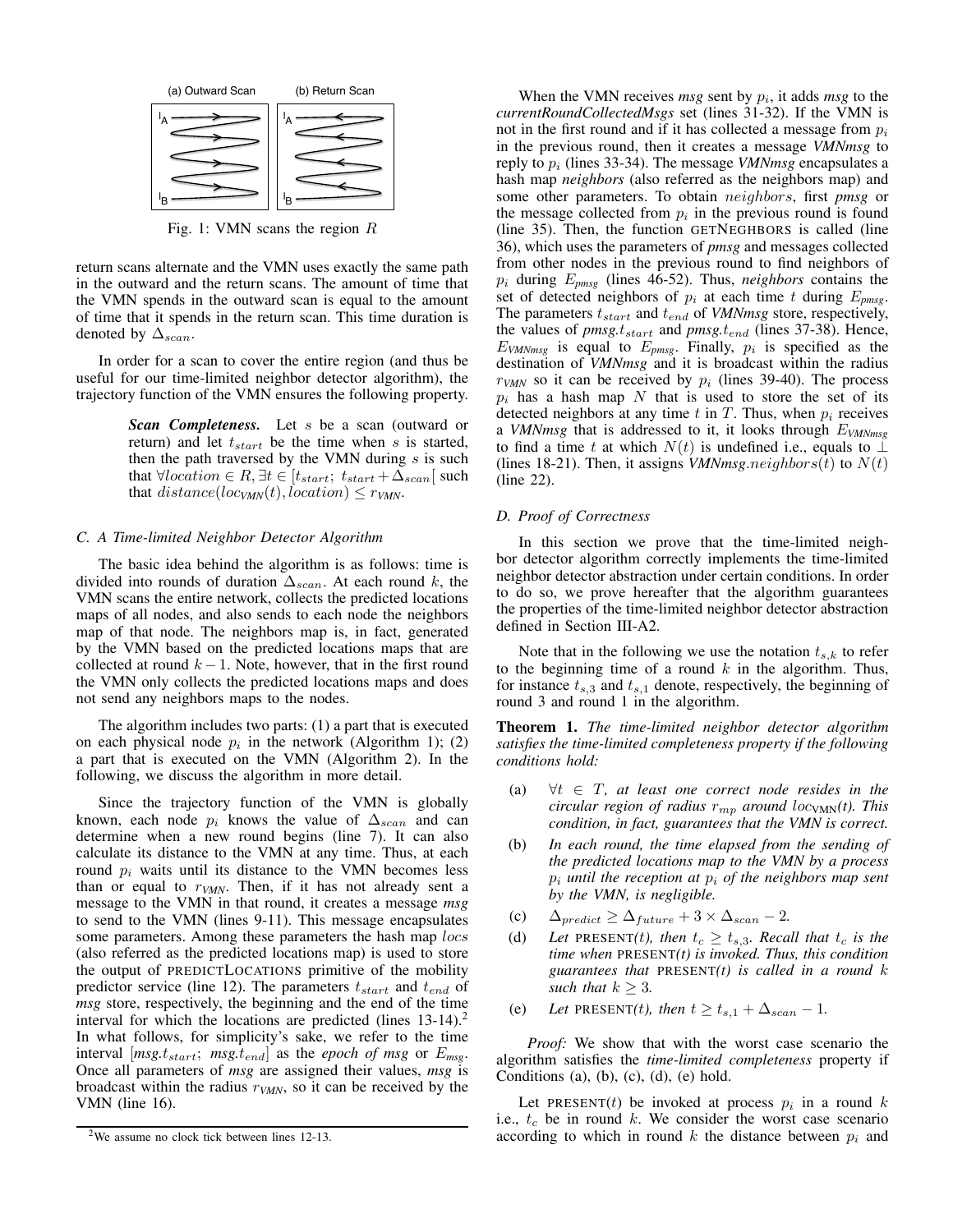Algorithm 1 Time-limited Neighbor Detector Algorithm at Process *p<sup>i</sup>*

<span id="page-4-5"></span><span id="page-4-4"></span><span id="page-4-3"></span><span id="page-4-2"></span><span id="page-4-1"></span><span id="page-4-0"></span>1: initialisation: 2: *noMsgSentInThisRound*  $\leftarrow$  true<br>3: **for all**  $t \in T$  **do** 3: **for all**  $t \in T$  **do**<br>4:  $N(t) \leftarrow \perp$  $N(t) \leftarrow \perp$ 5: PRESENT $(t)$ 6: **return**  $N(t)$ 7: **every**  $\Delta_{scan}$  **do**  $\{p_i \text{ knows the function locv_M} \}$  *and can calculate*  $\Delta_{scan}$ *}*  $\{p_i \text{ knows the function locv_M} \}$ 8: *noMsgSentInThisRound true* 9: **upon** DISTANCE(GETCURRENTLOCATION,  $loc_{M}$ (GETCURRENTTIME))  $\leq r_{V}$ *MN* do 10: **if**  $noMseSentInThisRound$  **then** if  $noMsgSentInThisRound$  then<br> $msg \leftarrow \perp$ 11:  $msg \leftarrow \perp$ <br>12:  $msg \cdot loss \leftarrow \text{PREDICTLOCALIONS}$ <br>12:  $msg \cdot loss \leftarrow \text{PREDICTLOCALIONS}$ 12:  $msg~loss \leftarrow \text{PREDICTLOCALOCATIONS}$ <br>13:  $msg~t_{start} \leftarrow \text{GETCURRENTTIME}$ 13:  $msg.t_{start} \leftarrow \text{GETCURRENTTIME}$ <br>
14:  $msg.t_{end} \leftarrow msg.t_{start} + \Delta_{negicit}$ 14:  $msg.t_{end} \leftarrow msg.t_{start} + \Delta_{predict}$ <br>15:  $msg.sender \leftarrow p_i$ 15: *msg.sender*  $\leftarrow p_i$ <br>16: **trigger** BROADCA 16: trigger BROADCAST(*msg, rVMN*) 17: *noMsgSentInThisRound f alse* 18: upon RECEIVE(*VMNmsg,VMN*) do 19: **if** *VMNmsg.destination* =  $p_i$  **then**<br>20: **for all**  $t \in$  *[VMNmsg.t<sub>start</sub>, VM]* 20: **for all**  $\tilde{t} \in [VMNmsg.t_{start}, VMNmsg.t_{end}]$  **do**<br>21: **if**  $N(t) = \perp$  **then** 21: **if**  $N(t) = \perp$  then<br>22:  $N(t) \leftarrow VMNn$  $N(t) \leftarrow$  *VMNmsg.neighbors*(*t*)

<span id="page-4-24"></span><span id="page-4-23"></span><span id="page-4-22"></span><span id="page-4-21"></span><span id="page-4-20"></span><span id="page-4-19"></span><span id="page-4-18"></span><span id="page-4-17"></span><span id="page-4-16"></span><span id="page-4-15"></span><span id="page-4-14"></span><span id="page-4-13"></span><span id="page-4-12"></span><span id="page-4-11"></span><span id="page-4-10"></span><span id="page-4-9"></span><span id="page-4-8"></span><span id="page-4-7"></span><span id="page-4-6"></span>Algorithm 2 Time-limited Neighbor Detector Algorithm at the VMN 23: **initialisation:**<br>24:  $k \leftarrow 1$ 24:  $k \leftarrow 1$  {*k* stores the round number}<br>25: currentRoundCollectedMsgs  $\leftarrow \emptyset$ 25: *currentRoundCollectedMsgs*  $\leftarrow$  0<br>26: *previousRoundCollectedMsgs*  $\leftarrow$  $previousRoundCollectedMsgs \leftarrow \emptyset$ 27: **every**  $\Delta_{scan}$  **do**  ${the$  *{the VMN knows the function*  $\log_{VMN}$  *and can calculate*  $\Delta_{scan}$ *}*<br>28:  $k \leftarrow k+1$ 28:  $k \leftarrow k + 1$ <br>29: *previousRo* 29: *previousRoundCollectedMsgs currentRoundCollectedMsgs*  $currentRoundCollectedMsgs \leftarrow \emptyset$ 31: upon RECEIVE(*msg, pi*) do 32: *currentRoundCollectedMsgs*  $\leftarrow$  *currentRoundCollectedMsgs*  $\cup$  {*msg*}<br>33: **if**  $k > 1 \wedge$  GETPREVIOUSMSG $(p_i) \neq \perp$  **then** 33: **if**  $k > 1 \wedge$  GETPREVIOUSMSG $(p_i) \neq \perp$  **then**<br>34: *VMNmsg*  $\leftarrow \perp$ 34:  $VMNmsg \leftarrow \perp$ <br>35:  $pmsg \leftarrow GET$ 35:  $pmsg \leftarrow \text{GETPREVIOUSMSG}(p_i)$ <br>36:  $VMNmsg.neiabbors \leftarrow \text{GETNEG}$ 36: *VMNmsg.neighbors*  $\leftarrow$  GETNEGHBORS(*pmsg*)<br>37: *VMNmsg.t.start*  $\leftarrow$  *pmsg.t.start* 37: *VMNmsg.t*<sub>start</sub>  $\leftarrow$  *pmsg.t*<sub>start</sub><br>38: *VMNmsg.t<sub>end</sub>*  $\leftarrow$  *pmsg.t<sub>end</sub>* 38: *VMNmsg.t<sub>end</sub>*  $\leftarrow pmsg.t_{end}$ <br>39: *VMNmsg.destination*  $\leftarrow p$ 39: *VMNmsg.destination*  $\leftarrow p_i$ <br>40: **trigger** BROADCAST(*VMNm* 40: trigger BROADCAST(*VMNmsg, rVMN*) 41: **function** GETPREVIOUSMSG $(p_i)$ <br>42: **for all**  $m \in previousRoundCol$ 42: **for all**  $m \in previousRoundCollectedMsgs$  **do**<br>43: **if**  $m.sender = p_i$  **then** if  $m.semder = p_i$  then 44: return *m* 45: return  $\perp$ 46: function GETNEGHBORS(*pmsg*) 47: **for all**  $t \in [pmsg.t_{start}, pmsg.t_{end}]$  **do**<br>48: *neighbors*(*t*)  $\leftarrow \emptyset$ 48: *neighbors* $(t) \leftarrow \emptyset$ <br>49: **for all**  $m \in previ$ 49: **for all**  $m \in previously.$  **60 61 62 63 64 65 65 66 66 67 68 68 69 69 69 69 69 69 69 69 69 69 69 69 69**50: **if**  $m.\text{sender} \neq pmsg.\text{sender} \land \text{DISTANCE}(m.\text{loss}(t), pmsg.\text{loss}(t)) \leq r_d$  then  $51$ :  $neighbour\}$ 51: *neighbors*(*t*)  $\leftarrow$  *neighbors*(*t*)  $\cup$  {*m.sender*}<br>52: **return** *neighbors* 52: return *neighbors*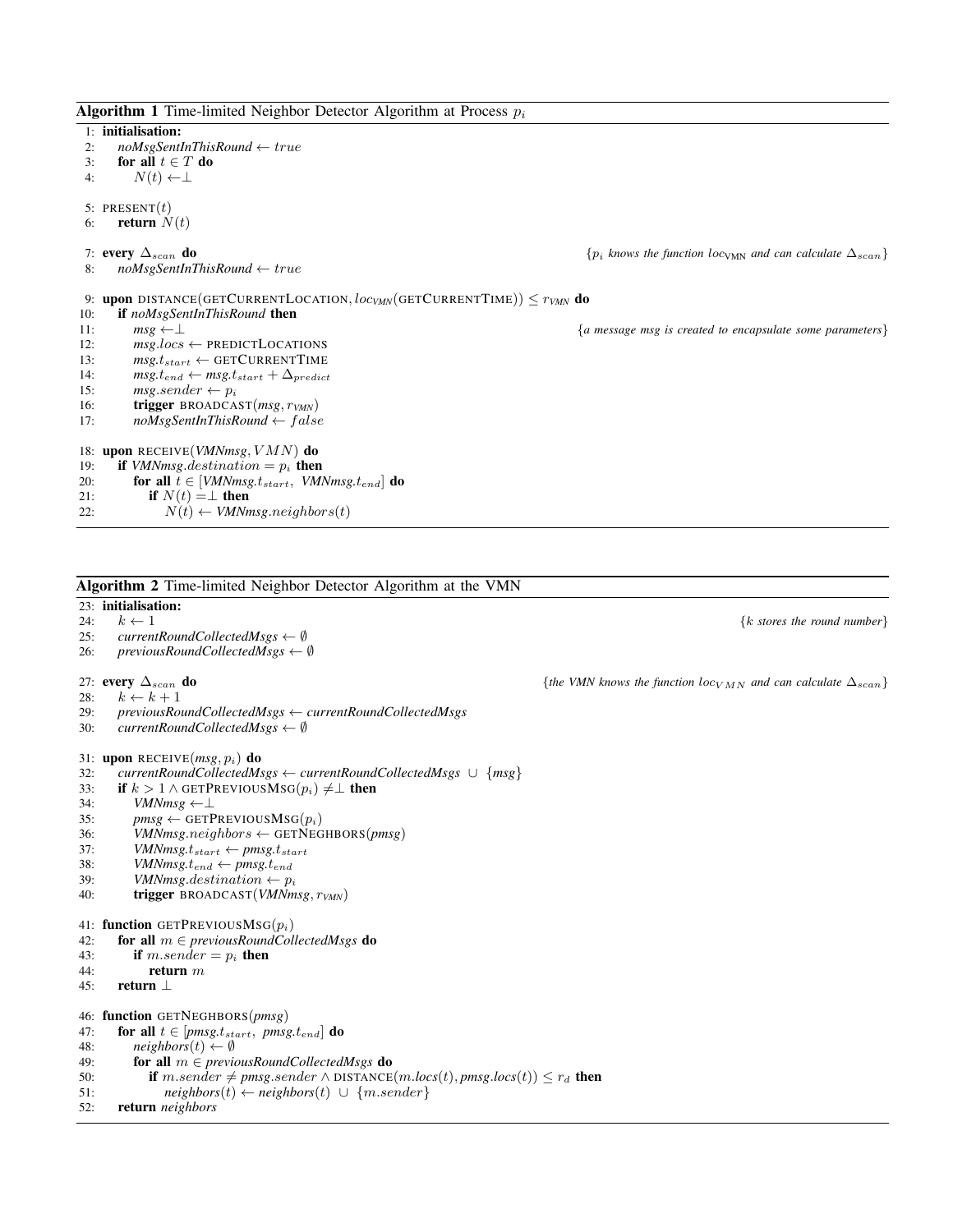<span id="page-5-0"></span>

Fig. 2: The worst case scenario

the VMN becomes less than or equal to *rVMN* only at the last clock tick of the round i.e., at  $t_{s,k} + \Delta_{scan} - 1$  and  $t_c = t_{s,k} + \Delta_{scan} - 1$  $\Delta_{scan}$  – 2 (see Fig. [2\)](#page-5-0). In addition, for this scenario we assume that  $\Delta_{predict} = \Delta_{future} + 3 \times \Delta_{scan} - 2$ . Thus, we show the proof in the two following cases: (1) for  $t_c \leq t \leq t_c + \Delta_{future}$ ; and (2) for  $t_{s,1} + \Delta_{scan} - 1 \le t < t_c$ .

(1) *For*  $t_c \le t \le t_c + \Delta_{future}$ . In the described scenario, the neighbors map sent by the VMN at round *k* cannot be used by  $p_i$  for the neighbor detection at time  $t_c$ . The reason is that this neighbors map is only received by  $p_i$  at  $t_{s,k} + \Delta_{scan} - 1$ , i.e., after  $t_c$ . According to Condition (d), *k* is at least equal to 3. Thereby, at time  $t_c$ , the process  $p_i$ can rely on the neighbors map that it has received in round  $k-1$  for neighbor detection.<sup>3</sup> According to the algorithm, the neighbors map that  $p_i$  has received in round  $k-1$  is made based on the predicted locations maps collected at round  $k-2$ .

Since  $\Delta_{predict} = \Delta_{future} + 3 \times \Delta_{scan} - 2$ , predicted locations maps of  $p_i$  and  $p_j$  collected at round  $k-2$  contain the predicted locations for time interval  $[t_c; t_c + \Delta_{future}].$ In fact, according to the *scan completeness* property of the VMN scans, in a round, for each node there exists a time when its distance to the VMN becomes less than or equal to *rVMN*. According to the algorithm, as soon as a node realizes that it is within distance *rVMN* to the VMN, it sends its predicted locations map to the VMN. Thus, in round  $k - 2$  both  $p_i$  and  $p_j$  send their predicted locations maps to the VMN. Moreover, in round  $k - 2$ , if a node is within distance *rVMN* to the VMN at the earliest possible time (i.e., at time  $t_{s,k-2}$  which is the beginning of the round), its predicted locations map is defined for time interval  $[t_{s,k-2}; t_{s,k-2} + \Delta_{predict}] = [t_{s,k-2}; t_c +$  $\Delta_{future}$ . Therefore, regardless of the time when  $p_i$  and  $p_j$  are within distance  $r_{VMN}$  to the VMN, their predicted locations maps in round  $k-2$  contain predictions for time interval  $[t_c; t_c + \Delta_{future}]$ . Considering Conditions (a) and (b), plus the *timely delivery* property of the underlying timely scoped broadcast, the communication between the VMN and a node is reliable and with negligible delay. Therefore, the messages sent by  $p_i$  and  $p_j$  in round  $k-2$ are received by the VMN in round  $k - 2$ .

The *scan completeness* property of the VMN scans guarantees that the VMN would be within  $r_{VMN}$  of  $p_i$  at some time in round  $k - 1$ . At this time, the VMN sends to *p<sup>i</sup>* its neighbors map which is made based on the predicted locations maps collected at round  $k - 2$ . The *strong accuracy* property of the mobility predictor service guarantees that the location predictions of  $p_i$  and  $p_i$  in their corresponding predicted locations maps are accurate. The function GETNEGHBORS (lines [46](#page-4-13)[-52\)](#page-4-14) also guarantees the correct neighbor matching between nodes. According to the algorithm, the neighbors map sent to *p<sup>i</sup>* at round  $k - 1$  is defined for the same time interval as the predicted locations map collected from  $p_i$  at round  $k-2$ . This means that the neighbors map has the information for time interval  $[t_c; t_c + \Delta_{future}]$ . Thus, based on the arguments above, if  $loc_j(t) \in Z_i(r_d, t)$ ,  $p_j$  is indicated as a neighbor of  $p_i$  at time  $t$  in the neighbors map sent to  $p_i$ in round  $k - 1$ . Again Conditions (a), (b) and the *timely delivery* property of the timely scoped broadcast guarantee that the neighbors map sent to  $p_i$  by the VMN in round  $k-1$  is received by  $p_i$  in round  $k-1$ . Then, according to the algorithm, the values of the neighbors map for time interval  $[t_c; t_c + \Delta_{future}]$  are assigned to *N* at  $p_i$  (line [22\)](#page-4-21). Hence, if  $loc_i(t) \in Z_i(r_d, t)$ , then  $p_i \in N_i(t)$ .

(2) For  $t_{s,1} + \Delta_{scan} - 1 \le t < t_c$ . We prove this case by induction.

*Basis.* We start with the smallest possible value for *k*, which according to Condition (d) is  $k = 3$ . If  $k = 3$ ,  $p_i$ can only rely on the neighbors map that it has received in round 2 for neighbor detection. According to the algorithm the neighbors map sent to  $p_i$  at round 2 is defined for the same time interval as the predicted locations map collected from  $p_i$  at round 1. So, even if at round 1,  $p_i$  is within distance  $r_{VMN}$  to the VMN at the latest possible time (i.e., at time  $t_{s,1} + \Delta_{scan} - 1$  which is the end of the round), its neighbors map in round 2 is defined for time  $\text{interval } [t_{s,1} + \Delta_{scan} - 1; t_{s,1} + \Delta_{scan} - 1 + \Delta_{predict}] =$  $[t_{s,1} + \Delta_{scan} - 1; t_{s,1} + 4 \times \Delta_{scan} + \Delta_{future} - 3]$ . Thus, the neighbors map contains the neighborhood information for time interval  $[t_{s,1} + \Delta_{scan} - 1; t_c]$  and by the same reasoning that in the case (1) above, we conclude that when  $k = 3$ , the *time-limited completeness* is guaranteed for  $t_{s,1} + \Delta_{scan} - 1 \le t < t_c$ .

*Inductive Step.* We consider some round  $k > 3$ . Then, we show that if the *time-limited completeness* is guaranteed for  $t_{s,1} + \Delta_{scan} - 1 \leq t < t_c$  in round *k*, then it is also guaranteed in round  $k + 1$ . From the case (1) above, we know that in round *k* the *time-limited completeness* is guaranteed for  $t = t_c$ . Considering this fact and the induction hypothesis, we can say that in round *k*, the *timelimited completeness* is guaranteed for  $t_{s,1} + \Delta_{scan} - 1 \leq$  $t \leq t_c$  which is equivalent to say that it is guaranteed for  $t_{s,1}+\Delta_{scan}-1 \leq t \leq t_{s,k}+\Delta_{scan}-2$  by replacing  $t_c$  with  $t_{s,k} + \Delta_{scan} - 2$ . Thus, since the algorithm continuously stores the neighborhood information (lines [21](#page-4-20)[-22\)](#page-4-21), in round  $k+1$  the *time-limited completeness* is already guaranteed for  $t_{s,1} + \Delta_{scan} - 1 \le t \le t_{s,k} + \Delta_{scan} - 2$ . Also, we know that in round *k*, *p<sup>i</sup>* receives a new neighbors map at time  $t_{s,k} + \Delta_{scan} - 1$ . This new neighbors map is made based on the predicted locations map collected at round  $k-1$  and in the worst case contains the neighborhood information for the time interval  $[t_{s,k-1}; t_{s,k-1} + \Delta_{predict}].$ The time interval  $[t_{s,k-1}; t_{s,k-1}+\Delta_{predict}]$  can be written as  $[t_{s,k-1}; t_c + \Delta_{future}]$  where  $t_c$  is the  $t_c$  of round  $k+1$ .

<span id="page-5-1"></span> $3$ Note that according to the algorithm, no neighbors map is distributed by the VMN in round 1.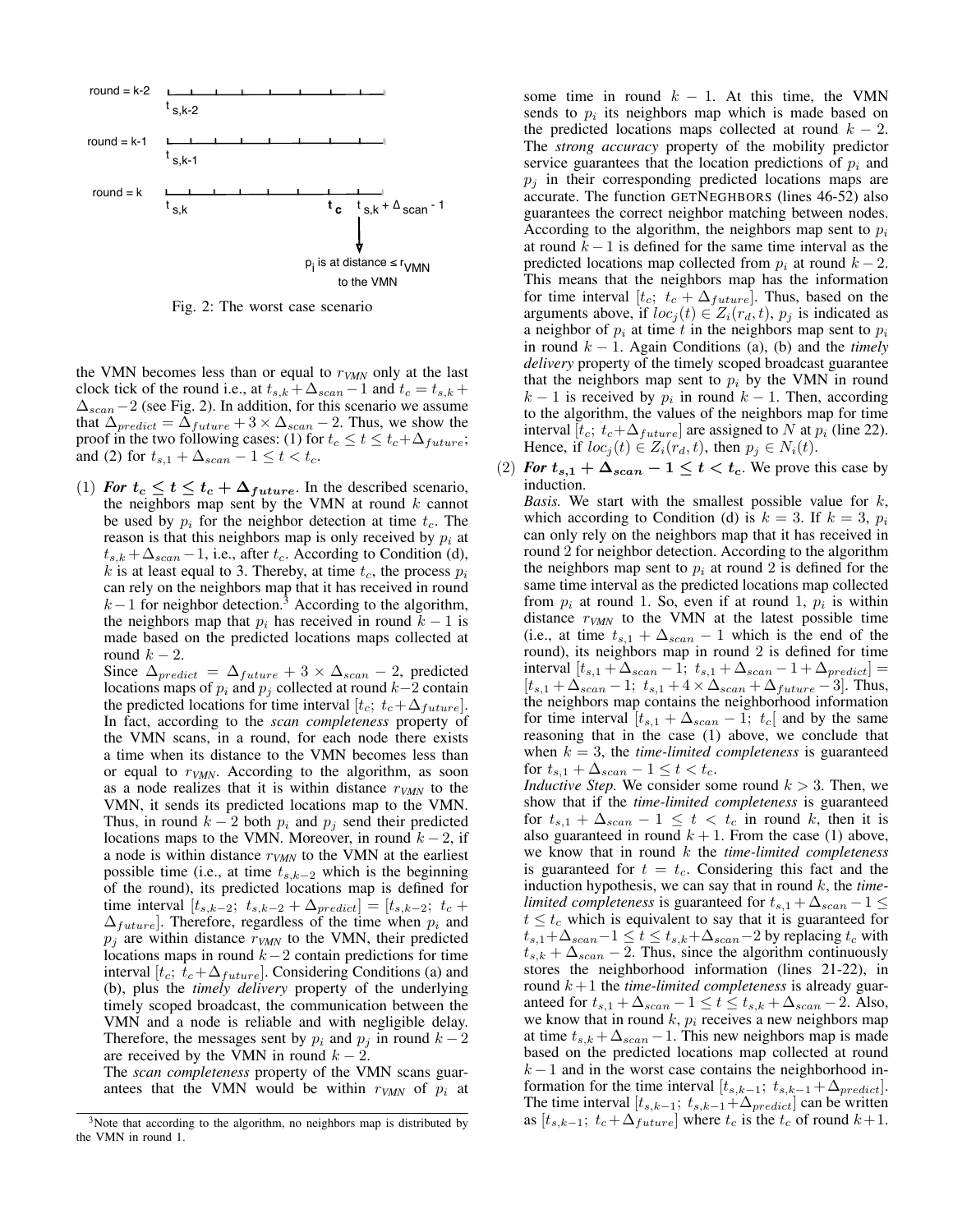Thus, the neighbors map contains the neighborhood information for time interval  $[t_{s,k} + \Delta_{scan} - 1; t_c]$ . Thereby, by the same reasoning that in the case (1) above, we know that in round  $k + 1$ , the *time-limited completeness* is also guaranteed for  $t_{s,k} + \Delta_{scan} - 1 \le t < t_c$ . Finally, since we showed that in round  $k + 1$ , the *time-limited completeness* is guaranteed for  $t_{s,1} + \Delta_{scan} - 1 \le t \le t_{s,k} + \Delta_{scan} - 2$ and for  $t_{s,k} + \Delta_{scan} - 1 \le t < t_c$ , we conclude that it is guaranteed for  $t_{s,1} + \Delta_{scan} - 1 \leq t < t_c$ .

# <span id="page-6-1"></span>Theorem 2. *The time-limited neighbor detector algorithm satisfies the perfect accuracy property.*

*Proof:* According to the algorithm, if  $p_j \in N_i(t)$ , there exists a round during which  $p_i$  has received a *VMNmsg* with a *neighbors* map parameter such that  $p_i \in$ *VMNmsg.neighbors(t)*. Since  $p_i$  verifies the destination of each *VMNmsg* that it receives (line [19\)](#page-4-22), we know that *p<sup>i</sup>* ignores a *VMNmsg*s that is not addressed to it. Also, according to the *no creation* property of the timely scoped broadcast service, we know that the *VMNmsg* is in fact broadcast by the VMN. According to the algorithm, the *neighbors* map of the *VMNmsg* is created by calling the function GETNEGHBORS (lines [46-](#page-4-13)[52\)](#page-4-14). This function performs the neighbor matching based on *locs* (or the predicted locations maps) parameter of *msg* messages collected from nodes in the previous round. The parameter *sender* of each *msg* guarantees that there is no error regarding the sender of a *msg*. The *strong accuracy* property of the mobility predictor service guarantees that the location predictions in *locs* are accurate. In addition, the function GETNEGHBORS only detects  $p_i$  as a neighbor of  $p_i$  at time  $t$  if the distance between their predicted locations at *t* is less than or equal to *r<sup>d</sup>* (lines [50](#page-4-23)[-51\)](#page-4-24). Finally, the *no creation* property of the timely scoped broadcast service guarantees that each *msg* collected by the VMN from a node is indeed sent by that node. Therefore if  $p_j \in N_i(t)$ , then  $loc_j(t) \in Z_i(r_d, t)$ .

Theorem 3. *The time-limited neighbor detector algorithm correctly implements the time-limited neighbor detector abstraction if the following conditions hold:*

- (a)  $\forall t \in T$ , at least one correct node resides in the *circular region of radius*  $r_{mp}$  *around*  $loc_{VMN}(t)$ *. This condition, in fact, guarantees that the VMN is correct.*
- (b) *In each round, the time elapsed from the sending of the predicted locations map to the VMN by a process p<sup>i</sup> until the reception at p<sup>i</sup> of the neighbors map sent by the VMN, is negligible.*
- (c)  $\Delta_{predict} \geq \Delta_{future} + 3 \times \Delta_{scan} 2$ .
- (d) *Let* PRESENT(*t*), then  $t_c \geq t_{s,3}$ . Recall that  $t_c$  is the *time when* PRESENT*(t) is invoked. Thus, this condition guarantees that* PRESENT*(t) is called in a round k such that*  $k \geq 3$ *.*
- (e) Let PRESENT(*t*), then  $t \ge t_{s,1} + \Delta_{scan} 1$ .

*Proof:* According to Theorem [1,](#page-3-2) the algorithm guarantees the *time-limited completeness* property of the time-limited neighbor detector if Conditions (a), (b), (c), (d), (e) hold. In addition, according to Theorem [2,](#page-6-1) the algorithm guarantees the *perfect accuracy* property of the time-limited neighbor detector. Therefore, the algorithm correctly implements the time-limited neighbor detector abstraction if Conditions (a), (b), (c), (d), (e) hold.

# V. RELATED WORK

<span id="page-6-0"></span>Neighbor detection in ad hoc networks is usually studied as a building block for applications such as routing, leader election, group management and localization. Many of the existing neighbor detection algorithms belong to the *hello protocols* family [\[22\]](#page-7-13), [\[24\]](#page-7-14), [\[13\]](#page-7-15), [\[17\]](#page-7-16), [\[3\]](#page-7-17), [\[16\]](#page-7-18), [\[15\]](#page-7-19), [\[6\]](#page-7-1). They are based on the *basic hello protocol* first described in *Open Shortest Path First* (*OSPF*) routing protocol [\[23\]](#page-7-20). It works as follows: nodes periodically send *hello* messages to announce their presence to close nodes, and maintain a neighbor set. The sending frequency is denoted by *fhello*. If a *hello* message is not received from a neighbor for a predefined amount of time, then that neighbor is discarded from the neighbor set. The problem with this approach is that if *fhello* is too low (with respect to the speed of the nodes), then the neighbor set becomes quickly obsolete. On the other hand, if it is too high, the neighbor set remains up to date but it causes a significant waste of communication bandwidth and energy [\[16\]](#page-7-18). However, finding the optimal *fhello* is not obvious and the existing solutions cannot ideally solve this problem. Moreover, the *hello protocols* usually provide only the set of current neighbors and they do not satisfy any formal guarantees.

Nevertheless, in the literature there exist schemes that use different approaches than the *hello* broadcast for neighbor detection [\[8\]](#page-7-21), [\[9\]](#page-7-22). For instance, in [\[9\]](#page-7-22), a reliable neighbor detection abstraction is defined that establishes links over which message delivery is guaranteed. The authors present two region-based neighbor detection algorithms which implement the abstraction with different link establishment guarantees. The algorithms are implemented on top of a Medium Access Control (MAC) layer which provides upper bounds on the time for message delivery. The main idea behind the first algorithm is that a node sends a *join* message some time after entering a new region to establish communication links. It also sends a *leave* message some time before leaving a region to inform the other nodes so that they can tear down their corresponding link with that node. To guarantee that these notification messages reach their destination despite the continuos motion of nodes, the authors define the time limits for a node to send the *join* and the *leave* messages. These time limits are obtained using the timing guarantees of the underlying MAC layer. Since a node should send a *leave* message some time before it actually leaves a region, the algorithm assumes that a node's trajectory function is known to that node with enough anticipation to communicate with other nodes before leaving the region. The first algorithm does not guarantee the communication links when nodes are moving quickly across region boundaries. Thus, the authors introduce a second algorithm. In this new algorithm they apply a technique which overlays multiple region partitions, associating with each region partition an instance of the first algorithm. The output of each instance is then composed such that it guarantees the communication links even when nodes are moving across region boundaries. The approach applied in [\[9\]](#page-7-22) for neighbor detection is interesting because it uses a relatively lower number of message broadcast compared to the *hello protocols*. Similarly to our work, this approach also uses the knowledge of nodes about their future locations for the neighbor detection. However, contrary to our